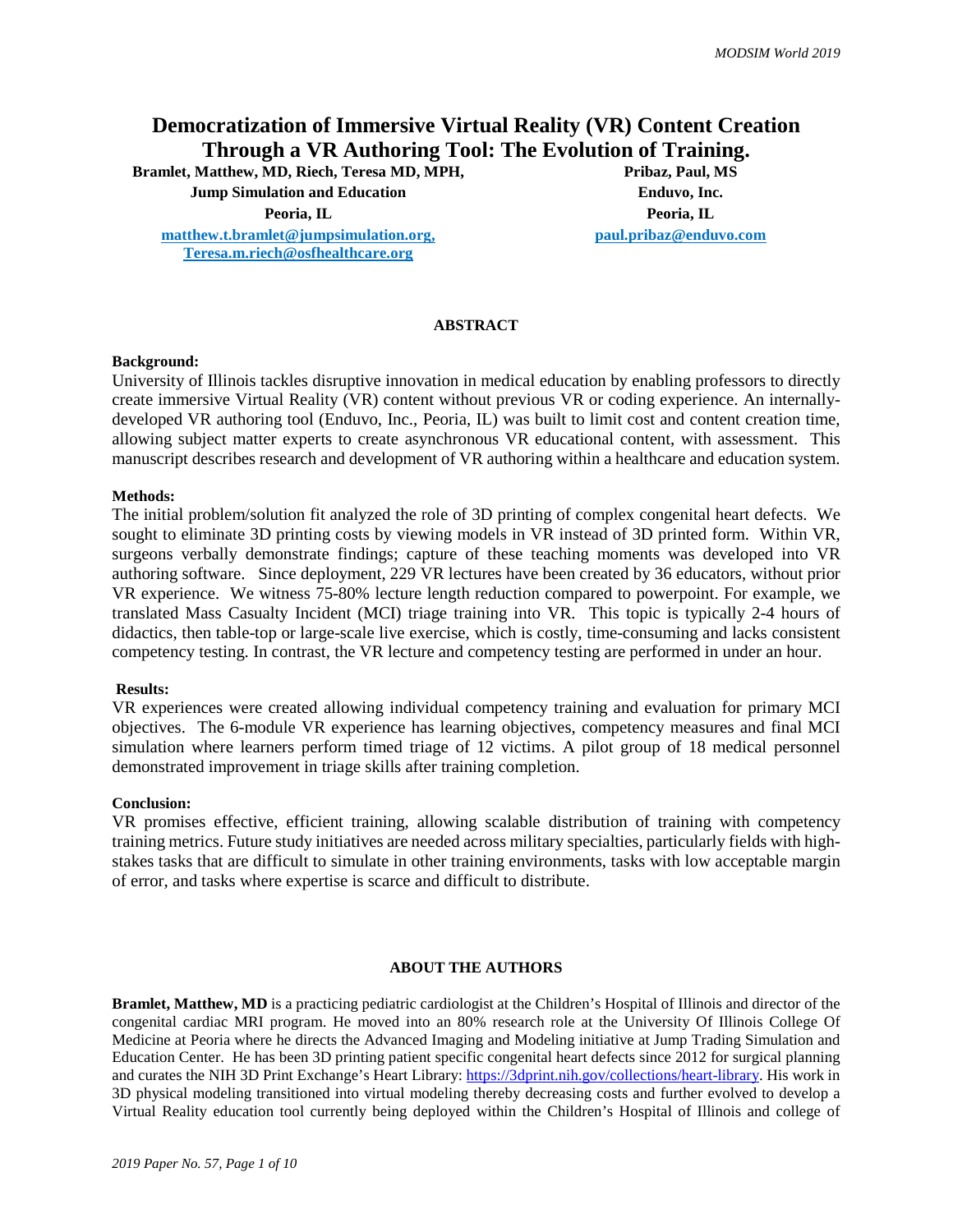medicine. His work in VR education has been highlighted at the most recent Radiological Society of North America meeting and the International Meeting on Simulation in Healthcare.

**Riech, Teresa J., MD. MPH, USAF LtCol (Ret)** is a 21-year Air Force Veteran F-16 Flight Surgeon who experienced real-world Mass Casualty Incidents in the deployed setting as well as humanitarian aid and natural disaster response. Her deployments included Iraq, Afghanistan, Qatar, and Bosnia, among others. She also deployed in support of Hurricanes Katrina and Rita. She lead triage teams in exercises including CBRNE, CERF-P and natural disaster training. She currently is the Medical Director for the Pediatric Emergency Department at OSF Saint Francis Medical Center, Peoria, IL.

**Pribaz, Paul J., MS;** leads Business Development at Enduvo, Inc., a VR authoring platform. He was previously the VP of Simulation Administration for Jump Simulation, among the largest healthcare simulation/innovation centers in the US. Thrtr, he facilitated collaboratin of clinicians and engineers to develop next generation educational technologies. He was previously Executive Director, Center for Education in Medicine, Feinberg School of Medicine, Northwestern University, and is Chair of the Technology Committee for the Society for Simulation in Healthcare.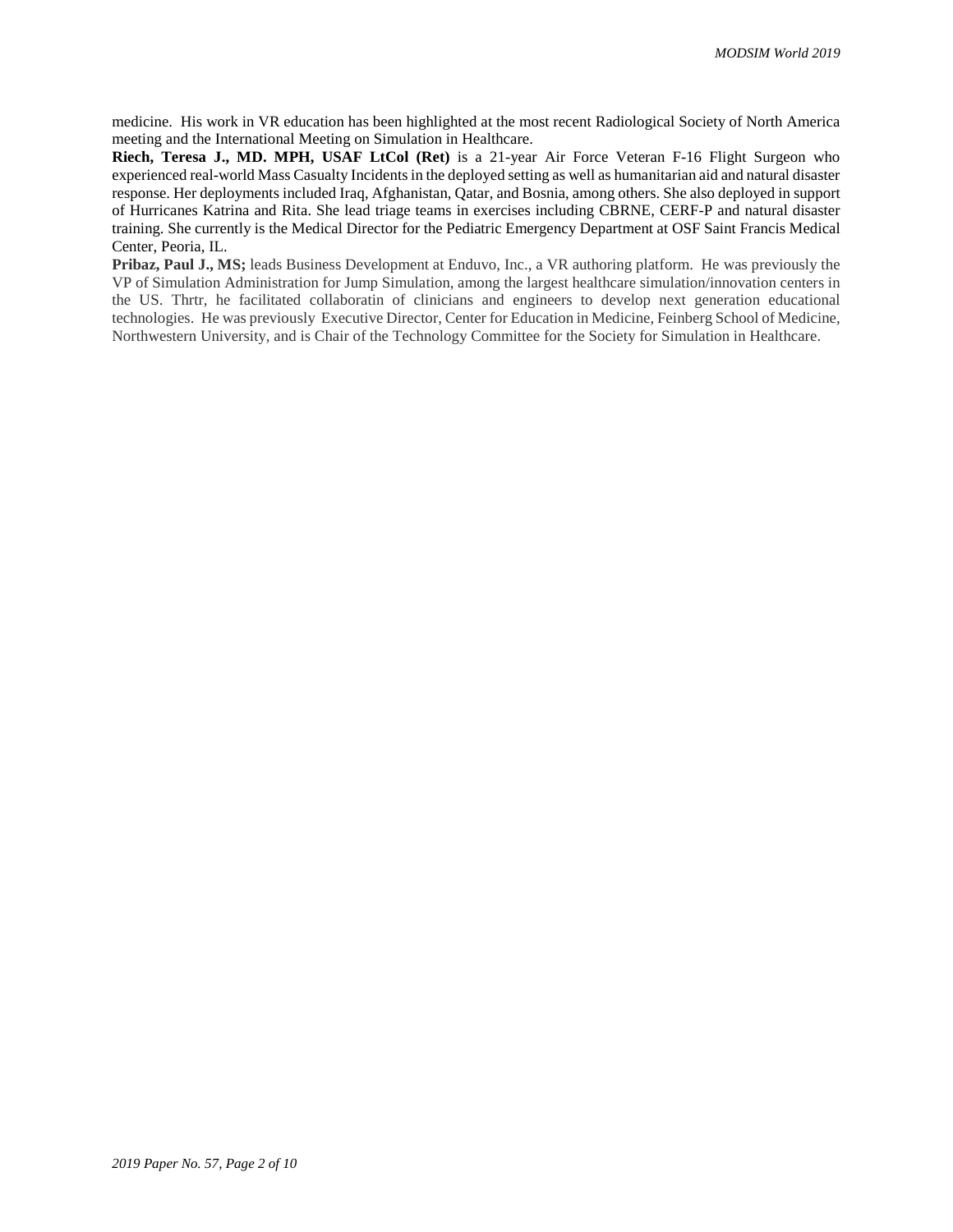# **Democratization of Immersive Virtual Reality (VR) Content Creation Through a VR Authoring Tool: The Evolution of Training.**

**Bramlet, Matthew, MD, Riech, Teresa MD, MPH,** 

**Jump Simulation and Education Enduvo, Inc.**

**[matthew.t.bramlet@jumpsimulation.org,](mailto:matthew.t.bramlet@jumpsimulation.org) [Teresa.m.riech@osfhealthcare.org](mailto:Teresa.m.riech@osfhealthcare.org)**

**Peoria, IL Peoria, IL paul.pribaz@enduvo.com**

# **BACKGROUND**

The University of Illinois tackles disruptive innovation in medical education by enabling professors to directly create immersive VR content without previous VR or coding experience. Impactful VR educational content has historically been created by computer scientist teams that interacted with subject matter experts to create custom educational VR experiences. This process is time-consuming, costly, and interjects layers between expert and learner. An internally-developed VR authoring tool (Enduvo, Inc., Peoria, IL) was built to limit cost and time of VR content creation, allowing subject matter experts to directly create asynchronous VR educational content, with assessment. This manuscript describes the research and development of VR authoring capability within a healthcare and education system through the application of lean business model principles to translational healthcare research.

The University of Illinois and Jump Simulation teamed up under a research endowment known as the Jump Applied Research for Community Health through Engineering and Simulation (Jump ARCHES) which combines engineers with clinicians as coinvestigators on new research projects. Through seed and follow-on grants, practicing clinicians uniquely positioned to identify problems within the clinical workflow are partnered with engineers equipped to apply their expertise toward solutions. Given that one of the objectives of the endowment is to generate commercially viable technology, it is important to consider commercial research and development principles as an alternative to traditional academic research approaches. Building on principles of design thinking (Kolko, 2015) and business model toolkits (Osterwalder, 2015) a gated advanced development process was created to guide decision making around resource utilization for taking an idea toward commercially viable product within the translational healthcare research space. The details of the process are beyond the scope of this document, but are briefly described here:

- Value: problem definition and evaluation of good problem/solution fit
- Feasibility: technical feasibility of solution as well as potential for financial viability
- Prototype: research guided minimum viable product development
- Commercialization: defining potential for market fit and business model testing
- Scale: external efforts toward successful launch of product

# **METHODS**

#### **Value of 3D**

The initial problem/solution fit analyzed the role of 3D printing of complex congenital heart disease to improve understanding. The morphologic arrangement of intracardiac structures is a foundational component the treatment strategy and particularly relevant for surgical planning in pediatric cardiology. Thus, in the field of medicine, complex congenital heart disease is the perfect substrate for exploration of three-dimensional visualization solutions. With the explosion of consumer grade 3D printers, the problem-solution fit between complex congenital heart disease and the availability of 3D printing solutions became evident (Hadeed, 2018; Vukicevic, 2017; Peng, 2016; Schick, 2016; Wang, 2016). At the core of the value that is demonstrated in literature is the improved understanding that the treating physician gains when interacting with a three-dimensional complex congenital heart (Hadeed, 2018). Engineering resources available through Jump Simulation allowed for rapid prototyping of 3D printed models for congenital heart disease. With minimal resource utilization, it was feasible to create patient- specific 3D model prototypes. Since 2013, over 100 hearts have gone through the 3D modeling process at our institution impacting surgical planning through the well documented improved understanding value. Early on in this process, investigation into potential commercialization opportunities revealed no clear path to a viable model due to the high cost and lack of reimbursement.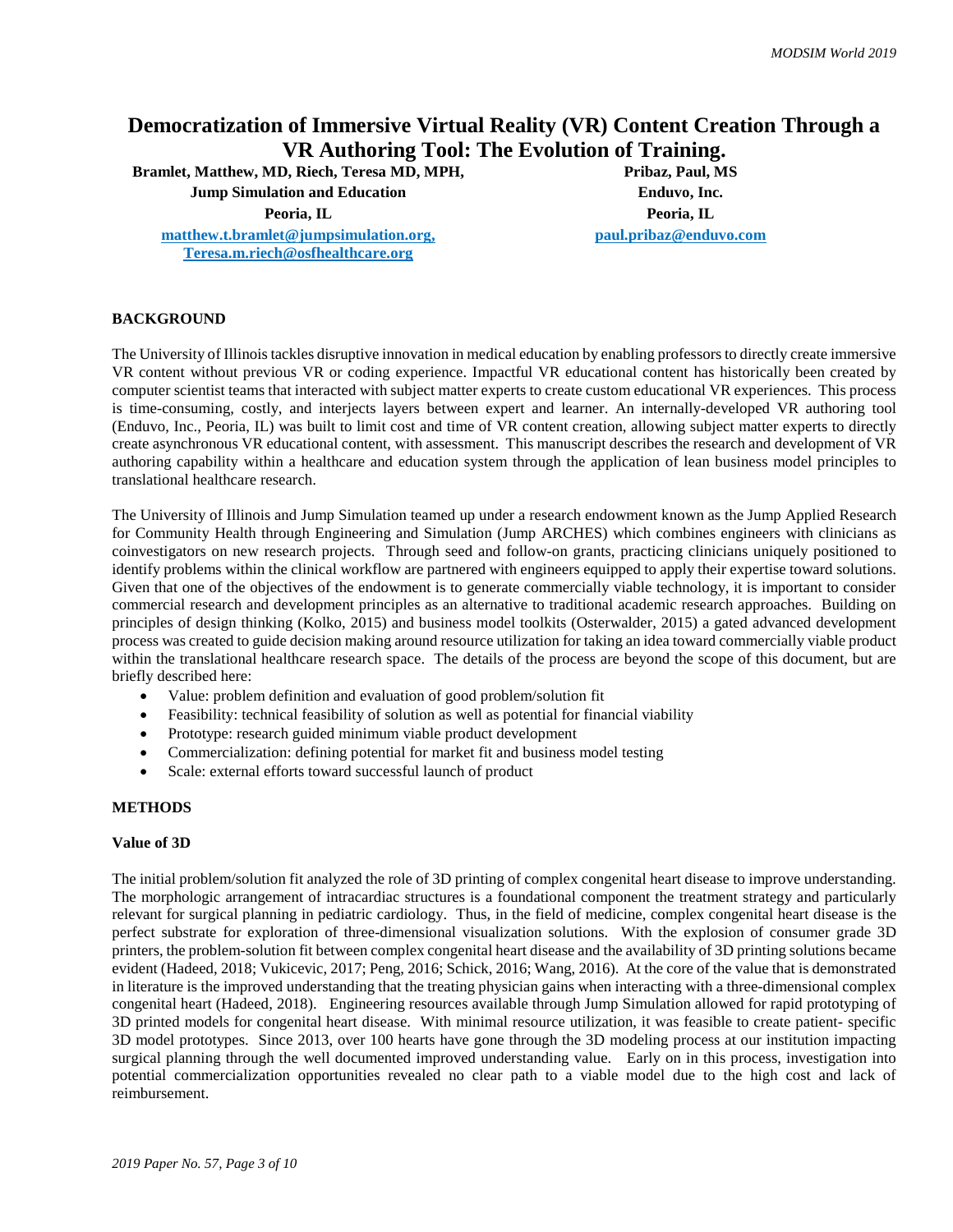#### **Transition to VR**

Thanks to generous philanthropy, commitment from our institution toward the 3D modeling program ensured long term viability as a local service, however, we revisited our advanced development process with the intent to increase financial sustainability of the program by investigating more cost-effective methods of 3D visualization. Using engineering expertise within Jump Simulation, we sought to eliminate the cost of 3D printing by simply viewing the 3D models in virtual reality (VR) rather than in physical 3D printed form. For a period of  $3 - 6$  months in 2016, all congenital cardiac surgical planning cases required the treating clinician to review a heart in VR prior to 3D printing the heart. In each case, the clinician declared they achieved the same value of the improved understanding through interactions with the virtual 3D model and of the 15 cases reviewed in this manner, none were 3D printed. Once again, an investigation into commercialization revealed no clear path toward a viable business model around this use case. However, we observed that many students and residents were asking to come review hearts to better understand the various cases. It was only because we were asking the question of "what more can we get out of this technology?" that we saw an opportunity around medical education.

#### **Struggles with creating tool tips in VR**

Now with a new focus of education, we circled back to the start of the problem-solution fit value analysis. We interviewed many users about what a VR educational experience would look like. Participants submitted "paper prototypes" of what educational content would look like. Many of these examples are similar to existing custom VR experiences that are rapidly increasing in the educational space. The idea was focused on how to add instructional material around the 3D model, for example, when the user would look at, or select a part of the model, information relevant to that component would pop up, allowing the user to navigate around a complex model and be presented with the educational material in an interactive fashion. The proposals were solid, however, when investigating the cost of development of a single experience, the cost of creating immersive VR content was found to be as high as \$10,000 per minute of VR experience and was projected to be greater than \$100,000 in total. This was due to the unique coding experience required, combined with the number of coding hours needed. By assessing the technical and financial feasibility of this project, we were able to prevent moving onto prototype on this project. Yet, during this phase, we continued to utilize the VR as a means for the clinicians and surgeons to review cases prior to surgery. We observed that, when in the VR environment and when the surgeon would have that moment of clarity around the problem, they would naturally want to share their excitement around the new understanding by discussing the case while demonstrating their findings. Practically speaking, the expert, using oral communication and gestures of interaction around the 3D object, would impart their expertise. It was this moment that dramatically changed our focus from creating custom content to simply capturing the expert as they interacted in the virtual environment. We once again circled back to the technical and financial feasibility of this format which revealed a much lower cost and less technical effort. For this new educational format, we had demonstrated good value through a feasible project. With Value and Feasibility checkpoints completed, we secured research funding to transition into the next phase of prototype development.

#### **Prototype Development**

The first minimum viable product (MVP) or prototype, allowed the user to import 3D models as well as 2D images and videos into the space. The user could then arrange the assets within the virtual environment prior to recording a 5-minute 4D (3D data over time) experience. The early prototype would not save the recording, and would only keep it on the disk as long as the program was open. During this phase, a simple lecture on Tetralogy of Fallot (a type of congenital heart disease) was recorded many times, so that user after user could experience it and provide feedback as to the educational value of the content. The participants were each interviewed and the results were overwhelmingly positive. Therefore, based on this MVP feedback, we continued development to allow us to begin to save to disc. Due to a lack of understanding of how big these file formats would become, a 5-minute technical limitation was set in place. Under this constraint, a congenital heart disease primer (lecture series) was created by stringing together a series of 5-minute experiences with each section discussing one concept. Once again, a group of college-level users were run through the VR experiences as part of a broader educational activity. Following the experience, informal feedback was acquired. The users expressed significant appreciation toward the 5-minute sections as it provided a natural break point for them to review the concept before moving onto the next topic. The effect is most similar to the *Just in Time Teaching* strategy of breaking information into small segments (Formica, 2010). Multiple users reported feeling as though the professor was present in the room with them despite the avatar only being limited to a pair of glasses and controllers. The users also stated if felt like a personal experience where the professor was talking to them individually rather than talking to the world as is common in a YouTube-style lecture. Additionally, VR's inherent ability to limit external stimuli (distractors) was witnessed through an unexpected direct observation. During the 5 month feedback period, not a single user exited the experience to answer a call or text which was estimated to have occurred 25% of the time.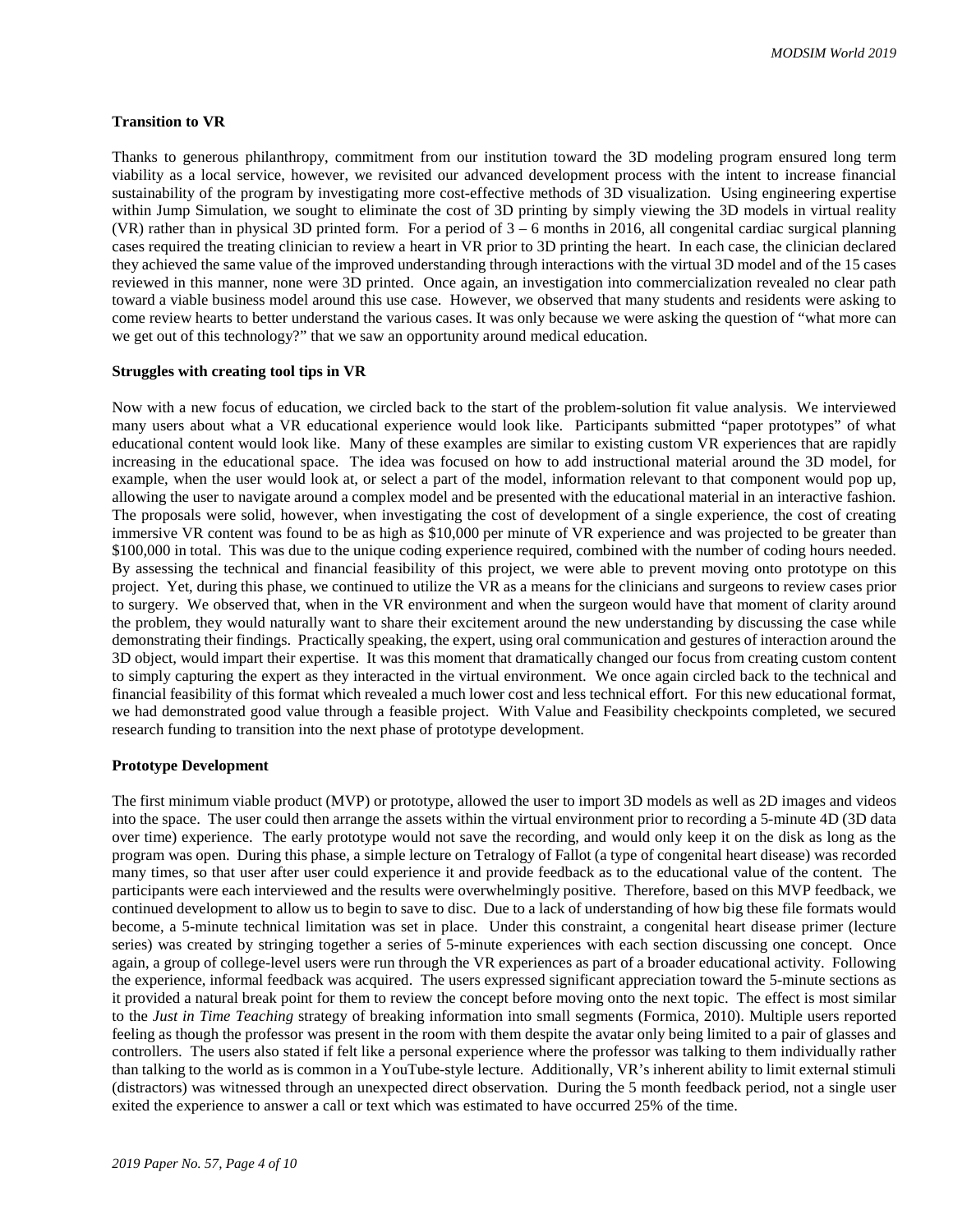Based on the initial user feedback, despite solving the 5-minute technical challenge, a conscious decision was made to maintain a concept or learning objective centric model.

#### **Developing Instructional Design Methodology for VR**

Anchored around this idea of blocking educational delivery into 5-minute concepts (complete with assessment), we created the following definition:

*An Enduvo learning objective is a measurable concept. When preparing a lesson in Enduvo, the educator should consider that which he/she can convey, through oral communication while interacting with 3D and 2D assets, around a single concept in 5 minutes or less. This information should be captured in a learning objective format with an action verb followed by up to a 15 word "what statement". For example: "Identify the elements of the myocardial conduction system." Or "List the pathologic components of Tetralogy of Fallot." This terminal learning objective or concept centric focus is completed by including a series of task-based assessments which are intended to help the learner assess their understanding of the concept.*

The key idea here is that within VR, a proper instructional design methodology, affords the opportunity to create an asynchronous scaffolding experience. While scaffolding, as described by Vygotsgy (Wood, 1976) relates to synchronous instruction, we propose that capturing an instructor's interactions in a 3D space, within a proper format, can transition to an asynchronous event. If we can record the expert (or more knowledgeable other) as they are imparting their expertise, is it possible to maximize learner engagement and retention through unique instructional design methodology. The creator breaks up their lecture into 5-minute sections according to the definition above; additionally, the creator is encouraged to develop a series of task-based assessments for each concept that attempt to provide self-evaluation of knowledge and comprehension. This concept of enhancing learning through inclusion of retrieval tasks is well established (Karpicke, 2008) Additionally, the 5-minute learning objective or concept-centric model, invites the educator to match up retrieval tasks (questions) to each 5 minute concept in a distributive pattern which further enhances learning over blocked questions at the end of a lecture (Szpunar, 2013; Kapp, 2015) The first iteration of this task based assessments require the student to select from a series of arrows that are placed in the 3-D space pointing at various answers/objects; this is analogous to a multiple choice question, except in 3-D space. Of the more than 20 power point lectures (usually hour long lectures) that have been converted into this instructional design methodology, we have yet to encounter one that is longer than 15 minutes of recorded content. We are consistently witnessing a 75-80% reduction in lecture length, this has been anecdotally witnessed in over 20 lectures in our lab. The efficacy of knowledge transfer, in addition to the observed significant reduction in lecture length, is the subject of an upcoming research study. The end result is a lecture with 3-5 concepts (5-minute learning objectives) complete with task-based assessment after each concept discussion. Inspecting the differences between a standard power point lecture and the converted VR lecture, we notice two elements. Expectedly, in a traditional power point format, when an expert discusses a complex 3D concept such as anterior cruciate ligament (ACL) insertion and orientation within the knee, multiple perspectives must be shown over multiple slides to indicate the lateral insertion angles, anterior/posterior orientations as well as superior and inferior aspects. Conversely, in the 3D virtual environment, the expert is able to show the anatomy in a single instance since the learner can investigate all of the angles at once around the 3D object. This dramatically decreases the time that is required by the educator reviewing each slide, freeing them to focus on the actual anatomy instead. However, unexpectedly, this 80% reduction was preserved even when we converted several power point lectures where 3D content was not included. What we have discovered, especially in technical training, as Tufte opined and General "Mad-dog" Mattis confirmed, "power point makes us stupid" (Tufte, 2006). Anyone who has be trained on how to deliver a slide-based lecture is taught to build the content to the lowest common denominator. This results in taking the educational content and adapting it to a linear delivery method and stretching it out so that not too much information is covered by any single slide. We observe that when educators just blindly take their existing slides and place them all around them in the VR space, the delivery of the content is much more organic where the information is conveyed much more efficiently. This is the same delivery method that is achieved in a 1-on-1 mentoring session, but because we have allowed power point and the lecture format to invade so many facets of training, we have forgotten how much more effective and efficient 1-on-1 training with physical artifacts can be. VR affords us the opportunity to capture this for scalable distribution in a digital media format.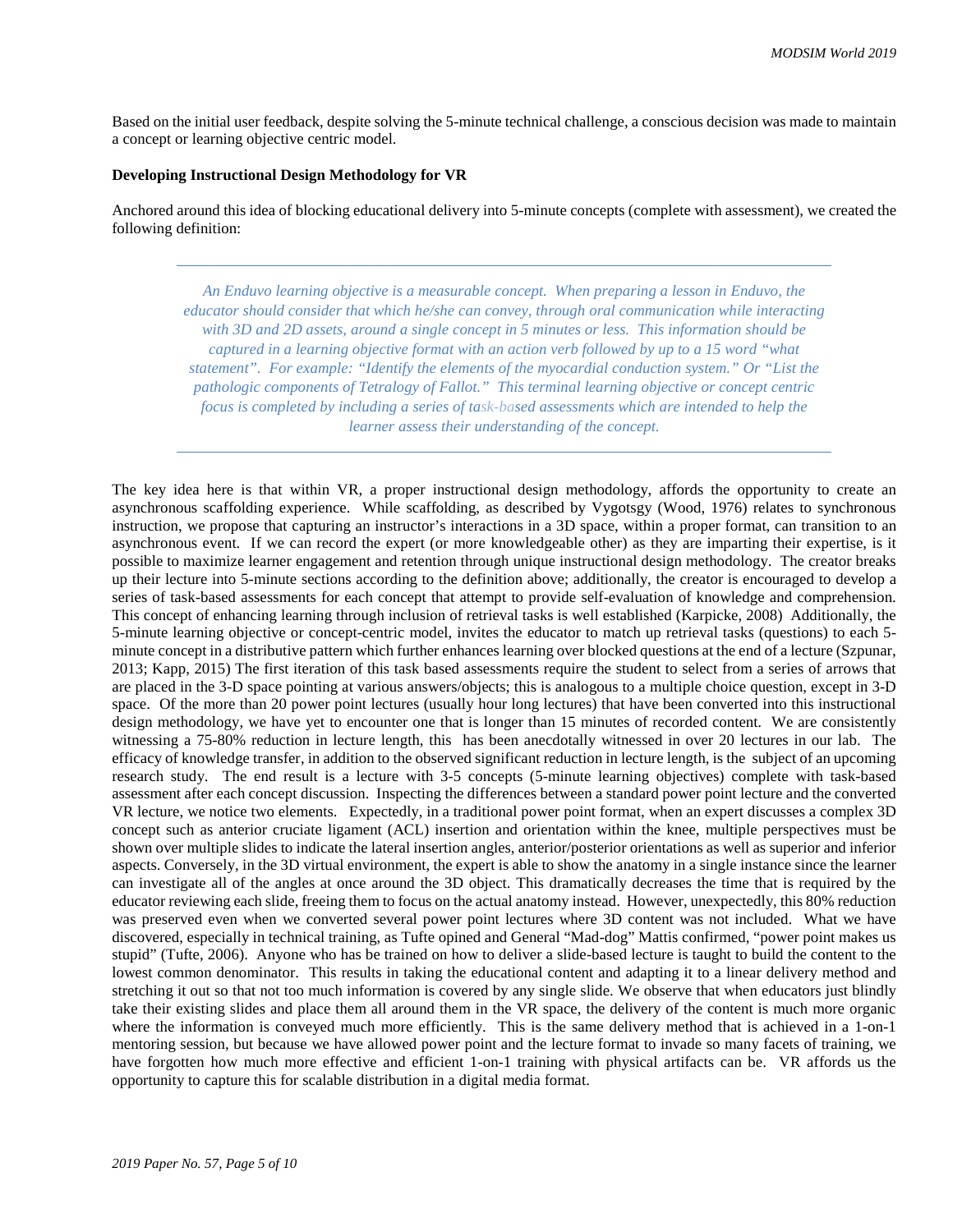#### **Application of VR authoring tool**

Since its deployment within the University, 229 individual VR lectures containing a range of  $1 - 9$  learning objectives each have been created targeting medical education, resident procedural training and technical training. 30 professors and 6 medical students (peer educators), without prior VR experience have successfully utilized the tool to create domain-specific VR lectures. When we review the evolution of content creation, we increase our insight into the impact of applying this VR-based instructional design methodology. Initially, educators were using the format to capture a single concept. Many clinical vignettes around case-specific pathologies were created in this manner. The next step was to convert existing power point lectures into this format. While this effort uncovered the 80% reduction pattern, the result is that we have many 10- to 15 minute lectures which are very well received, but students are left wanting more.

The current state of content creation has evolved from translating power point lectures into tackling broader topics in whole. For example, the entire third year medical student EKG lecture series (and nursing series) which totaled over 6 hours of lectures was captured into a single EKG lesson consisting of 18 learning objectives. The total recorded time was 75 minutes. With this focused mindset of creating content to solve a broader lesson goal, we find that when starting from scratch, we are able to translate a weekend activity into less than an hour of VR content. A fetal echo screening seminar which taught screening guidelines to sonographers has traditionally been an entire Saturday event. When the content was taught in VR (including fetal 3D model with image overlays) the entire seminar was captured in 40 minutes.

Of particular interest is our effort at translating an entire Mass Casualty Incident (MCI) triage training event into VR. Similarly, this topic is typically taught through a didactic session lasting 2-4 hours, then is tested in an exercise format which can be a table-top exercise or a large-scale live exercise using actors, mannequins, or other simulated victims. The training is costly and time-consuming to plan and execute and consistent competency testing for triage skills is often lacking. In contrast, in VR the entire lecture and competency testing can be performed in less than an hour (Riech, 2018).

#### **VR Authoring a use case: Mass Casualty Incident Triage Training**

To investigate the effectiveness of using VR for MCI triage, a VR system was utilized that included the HTC Vive hardware [\(Xindian District,](https://en.wikipedia.org/wiki/Xindian_District) [New Taipei City,](https://en.wikipedia.org/wiki/New_Taipei_City) Taiwan) and Enduvo software. This technology was used to create a mass casualty triage trainer within the VR environment. The educational objectives were to, a) understand core tasks of MCI triage, b) describe standard patient classifications of MCI triage, known as triage categories, and c) demonstrate rapid triage assessment of injured patients. In addition to the learning objectives, every attempt was made to eliminate technology bias for testing. The training program was geared to all levels of learners, including experienced first-responders and includes an overview of mass casualty principles and practice appropriate for first-time learners, including Fire Department Personnel, prehospital Emergency Medical Services personnel, and hospital staff. Learners must perform a VR tutorial prior to entering the MCI scenario. The tutorial includes orientation to the educational methodology in VR demonstrating training and assessment. The learning module components are:

- i. Intro
- ii. Triage principles
- iii. Triage cards
- iv. How to triage in MCI Scenario
- v. Pre-test
- vi. Final exam

In the first 5-minute learning objective module, the instructor, an experienced Emergency Physician, introduces themselves and describes the learning objectives for the module. They will ensure that the learner has completed the VR tutorial prior to moving to the next element. Within the VR environment, the instructor directs the learners to take advantage of the training program with best practices as they relate to the professor's style of teaching. They will provide a general outline of the learning objective sections describing the purpose of each module and direct the students to move through the sections in order, completing the task-based assessment at the end of each module. These task-based assessments are in the form of multiplechoice questions, with colored 3D arrows positioned around the 2D and 3D instructional artifacts. The learner chooses an answer by selecting an arrow, then checking their answer by pointing their handset at the progress bar. As shown on the left of the photo in Figure 1, correct answers are indicated by a check-mark and incorrect answers are indicated by an "X", giving the learner instant feedback.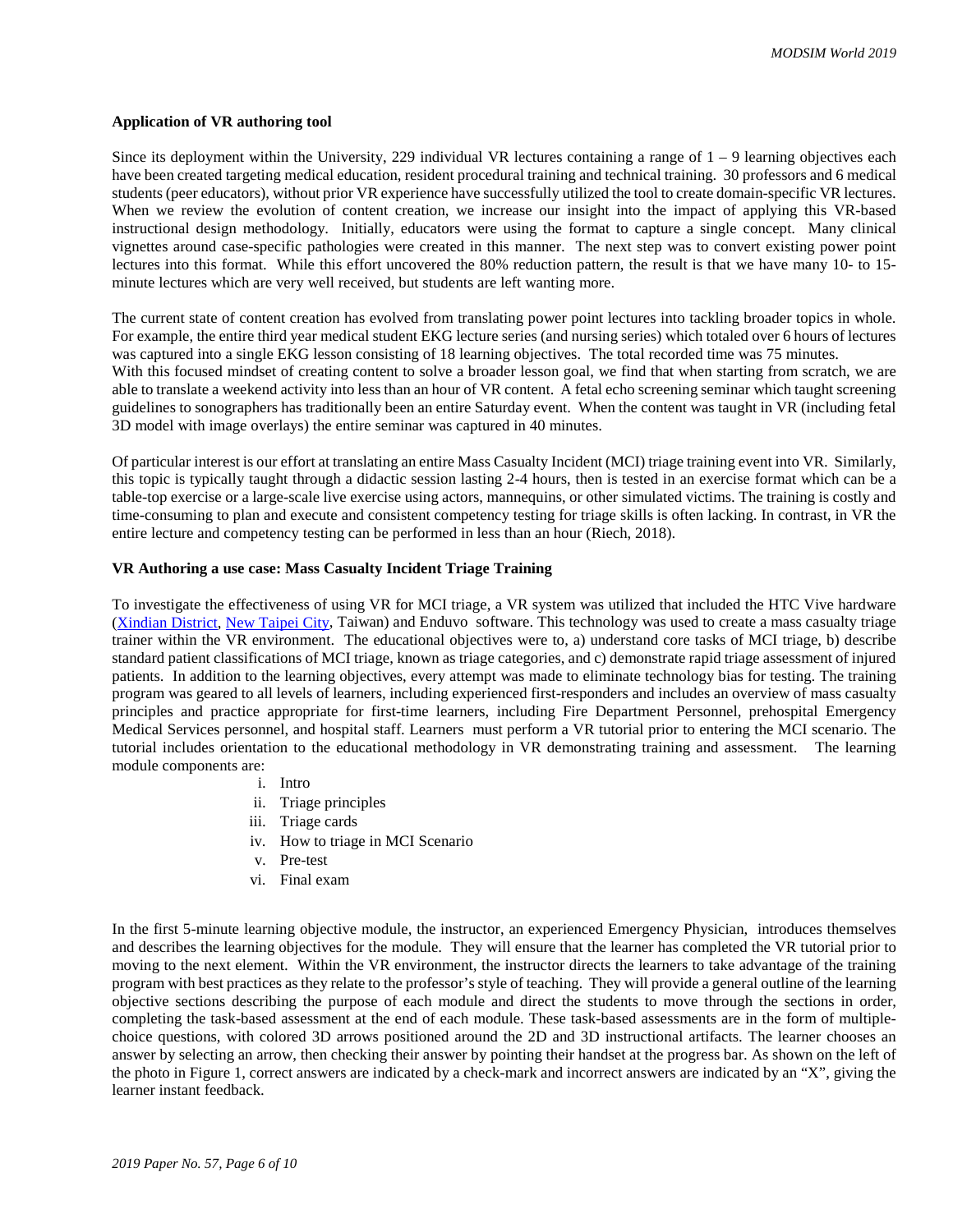In the next learning objective module, the instructor introduces a rapid process of evaluating patients and categorizing them by severity of injury, known as 'triage'. The instructor introduces triage principles and covers the relevant information surrounding a triage decision-based algorithm and triage cards, which are used to mark the patients once they are categorize. Starting with the ambulatory or "walking wounded" victims, the instructor describes each decision point covering the decision-making process through all categories from green to black. Also covered is the relative time it should take to work through the entire triage algorithm, with a goal of less than 30-60 seconds per victim. The instructor also introduces the triage cards and how they are employed in the field, describing how to tear off the appropriate triage category and place them on the victim. Taskbased assessment will provide self-correction around the algorithm as well as triage cards, as learners can review material and attempt the question again if they have an incorrect answer (Figure 1).



**Figure 1**

In the third 5-minute learning objective module, the instructor reviews the key vital signs which are assessed during the triage process. The instructor also links the vital signs and physical exam findings to the triage algorithm and demonstrates how they map to the appropriate triage card. The focus is on expedient decision making around the triage algorithm. Physical exam findings include presence or absence of a pulse (pulse is yes, or no), respiratory rate, perfusion, and mental status, which are incorporated into the video clips. Vital surrogates for the entire course will be covered in the pre-test section. Task-based assessment will provide self-correction around the vitals as they relate to the algorithm. Victims are presented to the learner in short cineloop videos, and appear with moulaged injuries such as open calvarium injury with exposed brain matter, lower extremity amputation, and burns. Similar moulaged victim videos are demonstrated in the training modules as well as the posttest.

In the fourth training module, the learner is given an overview on how to triage in MCI Scenario. In this 5- minute learning objective module, the instructor reviews the comprehensive actions that the learner will take, building on the components delivered in the previous learning objectives in a cognitive task progression manner. The instructor will emphasize the bestpractice of moving through the pool of victims in a systematic manner to avoid overlooking victims, to maximize efficiency, and to avoid the pitfall of moving to victims perceived as the most critical first as well as pitfall of addressing the most vocal victims first. Task-based assessment will provide self-correction around the approach to an MCI scenario. Learners will specifically address the walking wounded first, and cover other knowledge points such as tracking the numbers of victims within each triage category to up-channel this information to Medical Control.

The fifth learning objective module is a pretest. In this module, the instructor prepares the learner for the final assessment by introducing the surrogates for vital signs (Figure 2). The goal is to minimize the limitations of the VR environment compared to a live victim. For example, in the videos, breathing is visualized, pulse is represented by an assistant tapping on the victim's wrist and adequate capillary refill is demonstrated by another assistant squeezing the victim's other hand. A single hand squeeze versus 2-hand squeeze of the victim's hand if inadequate capillary refill is to be demonstrated. Mental status is demonstrated by a purposeful head nod of the victim, and finally, cervical stability is performed by a third assistant bystander. The instructor also orients the learner to the looping mechanism of the videos, expressing that at least a 15- second focused observation should provide them with all of the information they need to triage the patient. The learner will also be oriented to the timer which is not tracked, but is utilized by the learner to establish the expectation that they must keep track of time. Two examples of patient triage are provided and the instructor walks through the triage algorithm. At this time, the test is demonstrated as well. The learner is encouraged to practice the expedient triage timing on the two pre-test items. A task-based assessment will provide self-correction around the triage card determination. The learner will be presented with 2 video patients and then is asked to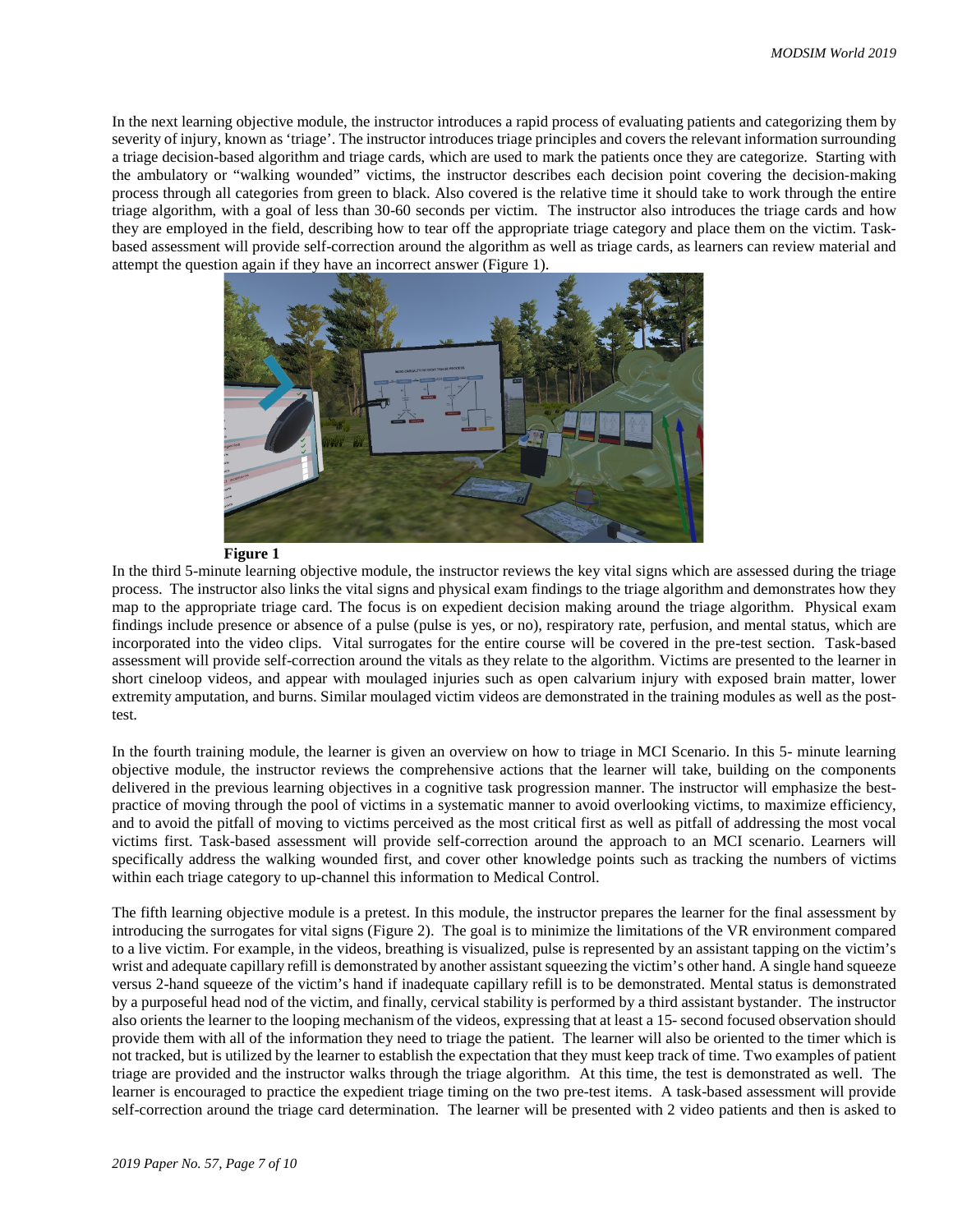assign a triage category based on the patient assessment elements they have just been taught. One victim example will be utilized from the description above and one example which is has not been shown so the user can get a sense of what will be expected in the testing scenario. The questions are asked with one victim prominently displayed on the ground and an arrow is over each of the triage cards with the correct card selected.



In the sixth and final learning objective, a post-test is given in the form of a Mass Casualty Incident with 12 moulaged victims. The learner will be instructed how to move through the test and that the overall timing begins when they select the first assessment task. The learner will enter the assessment battlefield scenario by selecting the first assessment task. The learner will encounter a single victim on the ground in front of them with the triage cards above the victim. A triage algorithm is visible for reference. The learner will rapidly assess the vitals according to the defined surrogates. They will then select the correct triage card and check their answer. Once correct, they will move to the next assessment task repeating the selection. The learner should run through the triage scenario in rapid succession until all 12 victims are triaged, as referenced with green checks in the task bar. The software will track the time it takes for the user to complete all 12 tasks. An incorrect triage category selection should not prompt randomly picking the other cards until the right answer is chosen. Rather, it should prompt the learner to exit and review the algorithm.

#### **RESULTS**

To test the MCI module, an initial pilot of 18 learners comprised of registered nurses and Emergency Medicine attending and resident physicians ranging in years of clinical experience from 0-31 years was performed. Participants completed the MCI module, then answered a 12-question survey to assess their prior experience level, comfort level with triage material before and after the VR experience, and comparison to conventional training modalities. In the pilot, 2 learners were not confident, 12 learners were somewhat confident and 4 were very confident in triage principles prior to the VR training. After program completion, 10 additional learners rated themselves as completely confident in triage principles. No learners who completed the training rated themselves as 'not confident' in their triage skills afterward (Figure 3). 66% of participants felt they could triage patients completely independently, and an additional 33% felt they could function independently with some supervision for safe practice or only intermittent direction. No learners felt they would require constant direction or hands-on guidance to perform triage after completing the course (Figure 4). Of 14 learners who previously underwent mass casualty triage training in a different setting (in-seat training, computer-based training, MCI exercise with live actors or mannequins, MCI with paper scenarios, or tabletop exercises), 3 learners rated the VR experience as comparable to their prior training, and 11 felt the VR experience better prepared them for MCI than their prior training program(s) (Figure 5). In terms of ease of use, 17 of the 18 learners rated the technology somewhat simple or very simple to use. Training time averaged 25 min compared to 2-4 hours in conventional training.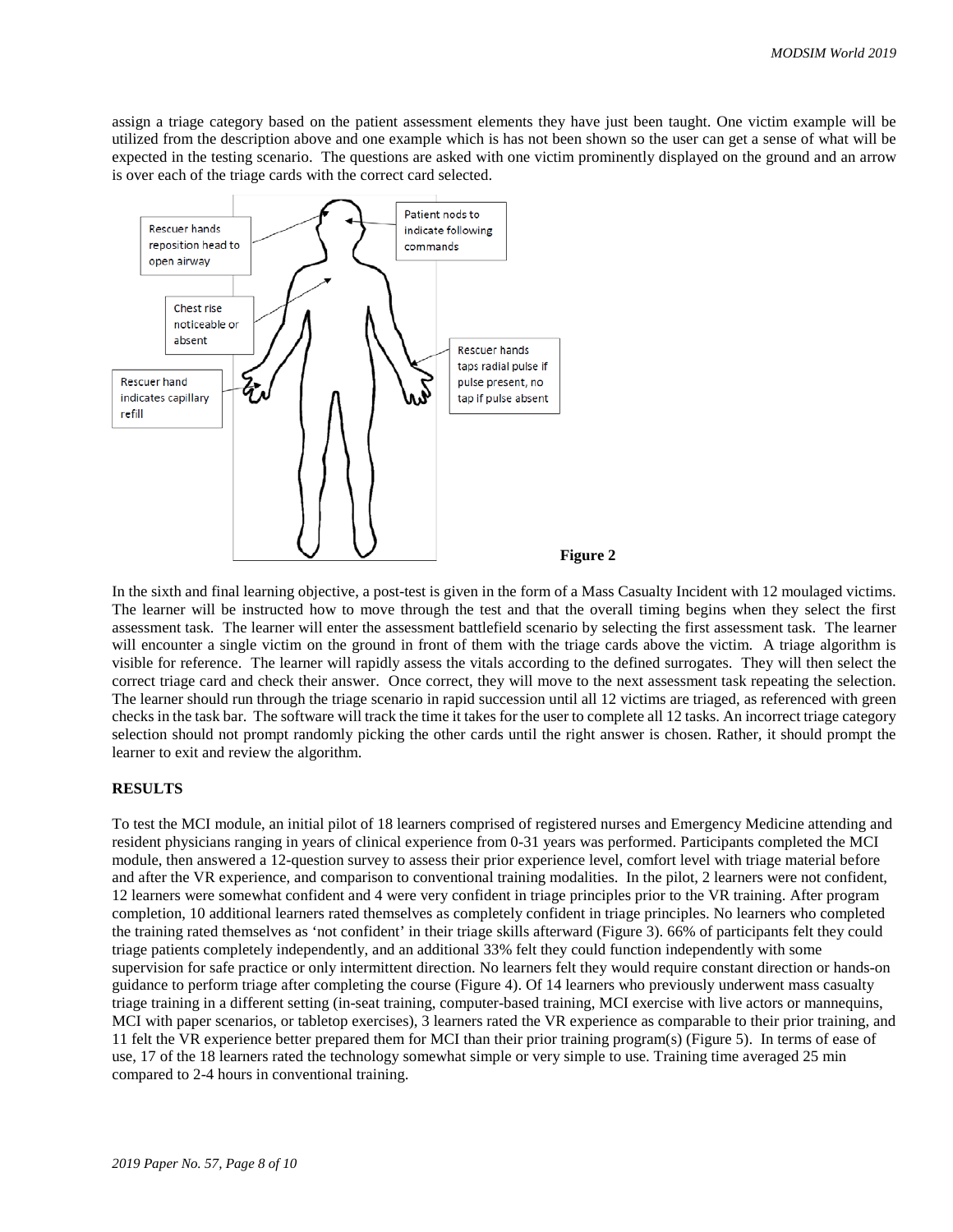

# **CONCLUSION**

The value of a proper innovation pipeline within academic translational research centers cannot be overstated. This manuscript describes the research and development activities which occurred within the University of Illinois' ARCHES program through the filter of gated decision making. The purpose of capturing the VR authoring tool's creation narrative is to demonstrate how lean business model principles can accelerate academic research and development efforts toward sustainable solutions. Without gated, purposedriven, decision making, we would have likely created a custom VR lecture around Tetralogy of Fallot, however, the power of the process pivoted development efforts toward the described VR authoring tool solution. While initially focused on surgical planning, the process directed efforts toward communication and training. This unique format has opened many more opportunities for further research and development around a wide range of educational and training conundrums.